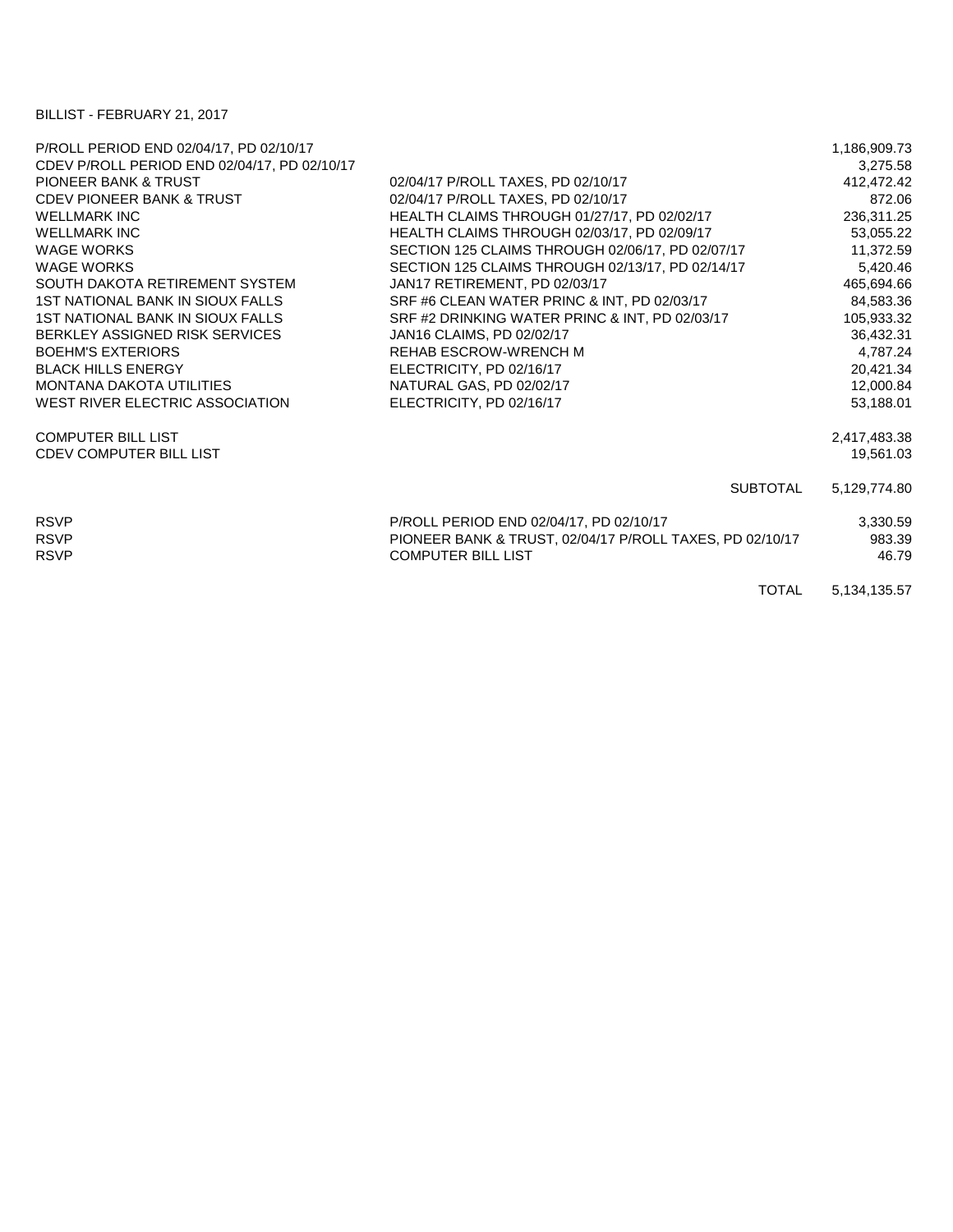## The City of Rapid City Bill List by Vendor - Summary

| <b>Vendor ID</b> | <b>Vendor Name</b>                   | <b>Amount</b> |
|------------------|--------------------------------------|---------------|
|                  | 5 1ST NATIONAL BANK IN SIOUX FALLS   | 712765.66     |
|                  | 27 A & A PROPERTY MANAGEMENT         | 12.65         |
|                  | 37 A & B BUSINESS EQUIPMENT INC      | 194.96        |
|                  | 42 A T & T MOBILITY                  | 43.75         |
|                  | 44 A TO Z SHREDDING                  | 1477.95       |
|                  | 46 A&B WELDING SUPPLY CO INC         | 6304.87       |
|                  | 79 ACE HARDWARE-EAST                 | 552.57        |
|                  | 80 ACE HARDWARE-WEST                 | 558.35        |
|                  | 81 ACE STEEL & RECYCLING INC         | 682.88        |
|                  | <b>86 ACTION MECHANICAL INC</b>      | 367.35        |
|                  | 90 ADAMS ISC                         | 215.98        |
|                  | 97 ADECCO EMPLOYMENT SERVICES        | 4010.82       |
|                  | 100 ADTECH INC                       | 100.00        |
|                  | 8839 ALL SEASONS PET CARE            | 234.00        |
|                  | 151 ALLEGIANT EMERGENCY SERVICES INC | 821.92        |
|                  | 164 ALSCO INC                        | 318.88        |
|                  | 8883 ALVIN MEYER                     | 13.59         |
|                  | 183 AMERICAN LEGAL PUBLISHING CORP   | 132.60        |
|                  | 191 AMERICAN PUBLIC WORKS ASSOC      | 80.00         |
|                  | 8851 AMY ADAMS                       | 2887.00       |
|                  | 7144 ANDY BERNARD                    | 15.00         |
|                  | 7825 ANIMAL CLINIC OF RAPID CITY     | 250.08        |
|                  | 267 ARMSTRONG EXTINGUISHER SVC. INC. | 129.00        |
|                  | 5535 ARROW INTERNATIONAL INC         | 1210.24       |
|                  | 283 ASAP ANALYTICAL LLC              | 5962.24       |
|                  | 8852 ASHLEY SAMMELMAN                | 275.00        |
|                  | 295 ASSOCIATED BAG COMPANY           | 857.69        |
|                  | 329 AZTECA SYSTEMS INC               | 890.00        |
|                  | 371 BANNER ASSOCIATES INC            | 6434.50       |
|                  | 384 BARGAIN BARN TIRE & REPAIR       | 15.00         |
|                  | 8451 BATTERIES PLUS BULBS            | 40.90         |
|                  | 414 BATTLE CREEK SUPPLY              | 195.80        |
|                  | 458 BECKER ARENA PRODUCTS            | 1886.62       |
|                  | 510 BERKLEY ASSIGNED RISK SERVICES   | 12639.00      |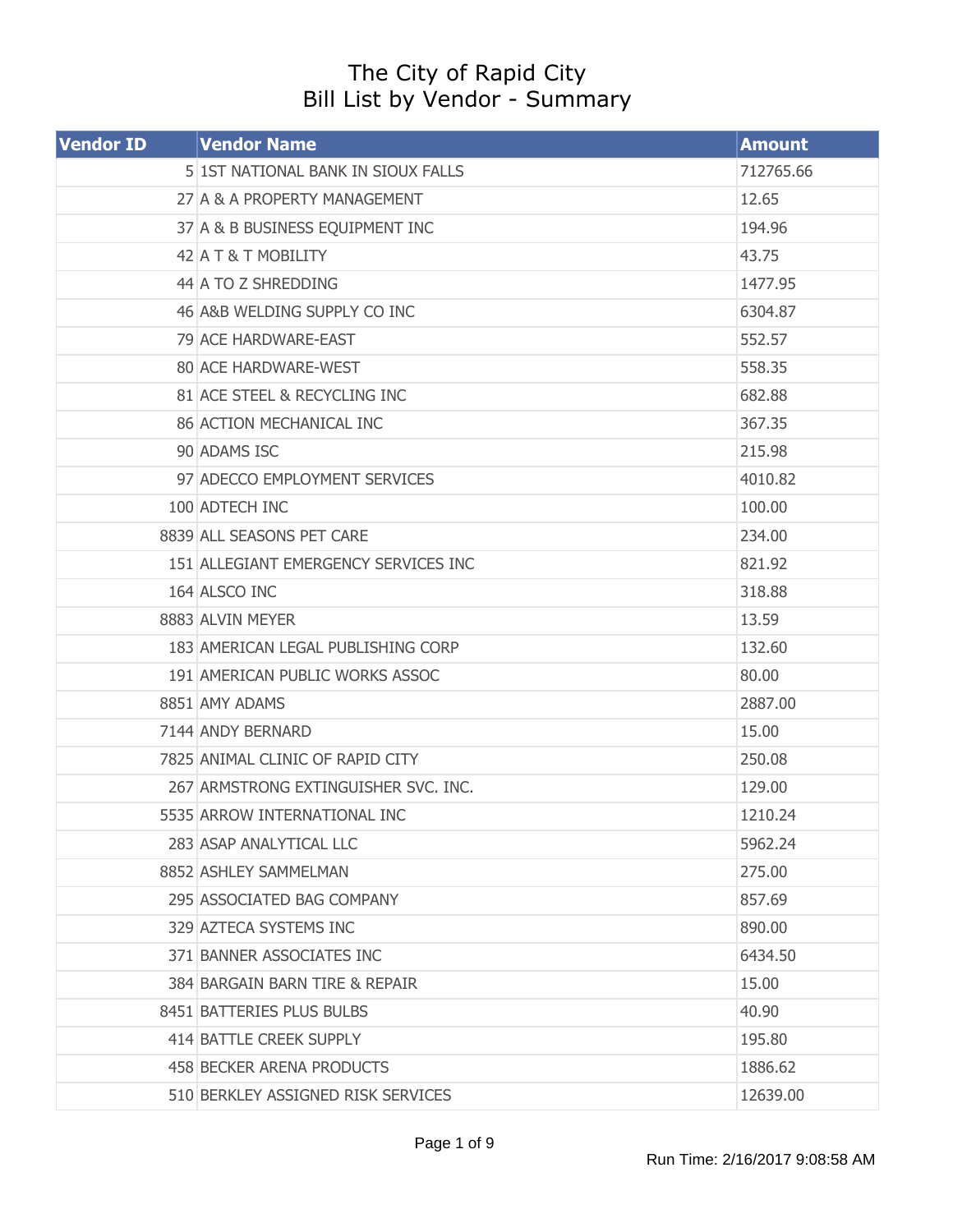| 8864 BERTHA SQUIRES                          | 100.00    |
|----------------------------------------------|-----------|
| 8879 BEVERLY KISSER                          | 434.44    |
| 536 BH SERVICES INC                          | 1587.44   |
| 549 BIERSCHBACH EQUIPMENT INC                | 709.05    |
| 551 BIG D OIL COMPANY                        | 17217.33  |
| 584 BLACK HILLS BUSINESS SOURCE              | 429.83    |
| 586 BLACK HILLS CHEMICAL CO INC              | 1606.24   |
| 589 BLACK HILLS COUNCIL LOCL GOVT            | 17500.00  |
| 622 BLACK HILLS ENERGY                       | 138546.38 |
| 637 BLACK HILLS TRUCK & TRAILER INC          | 28.16     |
| 638 BLACK HILLS URGENT CARE                  | 624.00    |
| 652 BLACKSTRAP INC                           | 10491.22  |
| 691 BOOT BARN INC                            | 414.99    |
| 692 BORDER STATES ELECTRIC SUPPLY            | 1981.44   |
| 699 BOUND TREE MEDICAL INC                   | 4406.50   |
| 8657 BRIAN SINNOTT-EMS CONSULTING            | 10224.00  |
| 8891 BRIAN SMITH                             | 11.59     |
| 830 BURNS & MCDONNELL ENGINEERING            | 7610.43   |
| 842 BUTLER MACHINERY CO.                     | 134110.86 |
| 854 CABLE COMMUNICATION SERVICES INC         | 2040.82   |
| 884 CANYON LAKE SENIOR CENTER                | 3500.00   |
| 905 CARQUEST AUTO PARTS                      | 3261.12   |
| 931 CBH COOPERATIVE                          | 9108.66   |
| 938 CEM SALES & SERVICE                      | 345.40    |
| 8871 CENTER FOR PUBLIC SAFETY MANAGEMENT LLC | 25000.00  |
| 945 CENTURY BUSINESS PRODUCTS INC            | 152.42    |
| 947 CENTURYLINK                              | 27848.86  |
| 948 CENTURYLINK                              | 2319.91   |
| 950 CERILLIANT CORPORATION                   | 670.00    |
| 788 CHRIS BRUBAKER                           | 70.00     |
| 8863 CHRIS MOELLER                           | 475.00    |
| 988 CHRIS SUPPLY COMPANY INC                 | 337.42    |
| 1011 CITIZENOBSERVER                         | 3900.00   |
| 1013 CITY OF RAPID CITY                      | 52768.04  |
| 1045 CLINIQA CORPORATION                     | 447.00    |
| 1053 COCA-COLA OF THE BLACK HILLS            | 259.80    |
| 8843 COMMTECH INC                            | 3496.50   |
| 1093 COMPLETE CONCRETE                       | 14497.48  |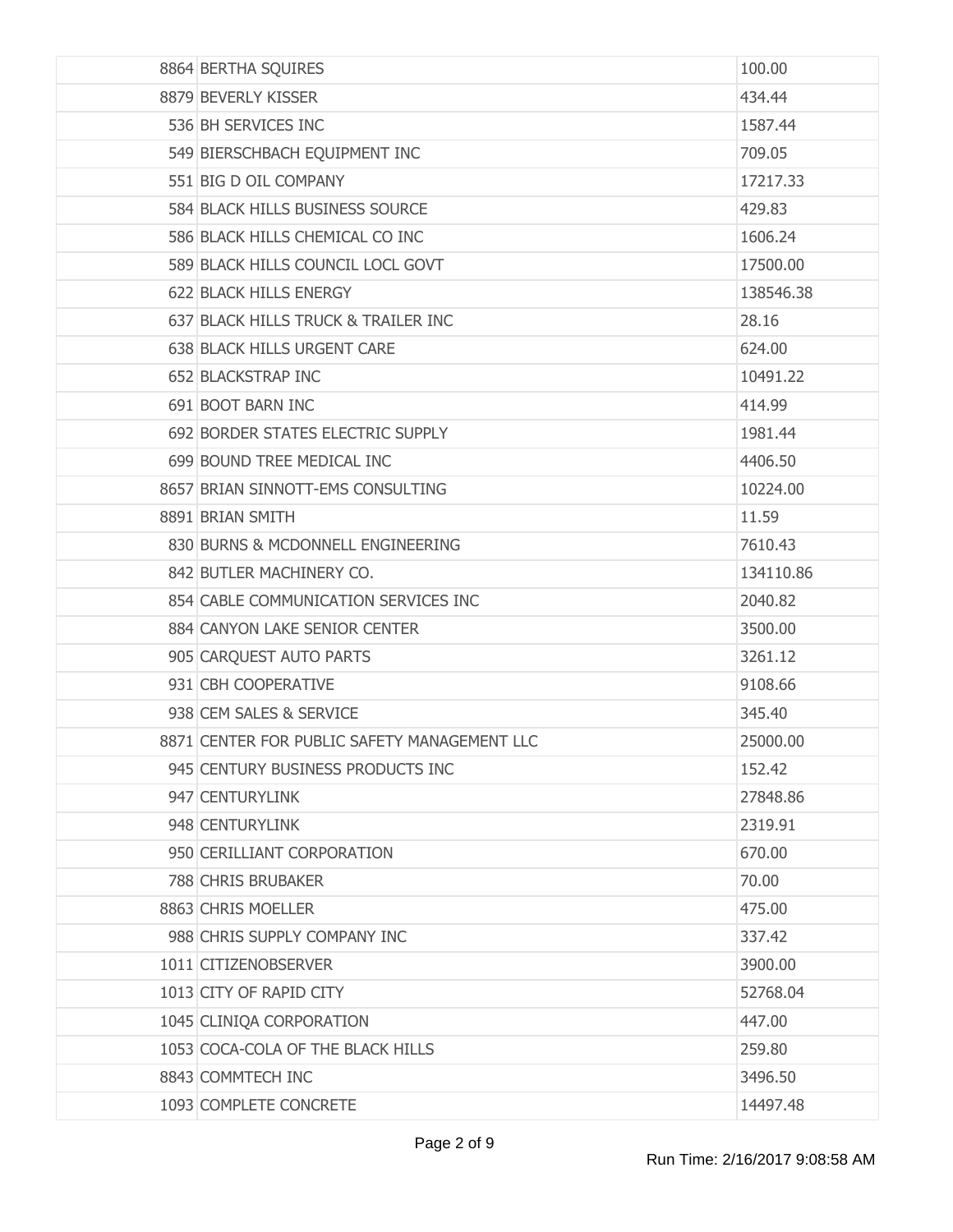| 1103 CONNECTIONS INC                              | 1287.57  |
|---------------------------------------------------|----------|
| 1113 CONTRACTOR'S SUPPLY INC                      | 440.40   |
| 1123 COPY COUNTRY INC.                            | 2053.60  |
| 1132 CORNERSTONE RESCUE MISSION                   | 20833.33 |
| 1148 COURT APPOINTED SPECIAL ADVOCATES PROGRAM    | 1500.00  |
| 1164 CRESCENT ELECTRIC SUPPLY CO                  | 2581.40  |
| 1167 CRICKET LAWN SERVICE                         | 2225.00  |
| 8882 CYNTHIA MCGILL                               | 46.94    |
| 1209 D&M AG SUPPLY INC                            | 202.50   |
| 1218 DAHL FINE ARTS CENTER                        | 8041.67  |
| 1231 DAKOTA BATTERY/ELECTRIC                      | 429.41   |
| 1234 DAKOTA BUSINESS CENTER                       | 1124.01  |
| 5570 DAKOTA HILLS PEST SERVICE                    | 225.00   |
| 1248 DAKOTA PARTY                                 | 186.75   |
| 1260 DAKOTA SUPPLY GROUP                          | 988.06   |
| 6888 DAKOTA TRUCK & AUTO LLC                      | 4731.11  |
| 1267 DALE'S TIRE & RETREADING INC                 | 1439.63  |
| 8867 DANIEL S MURRAY                              | 4836.08  |
| 1284 DASH MEDICAL GLOVES                          | 1466.50  |
| 1380 DIVE RESCUE INTERNATIONAL INC                | 240.00   |
| 2178 DON HEDRICK                                  | 230.18   |
| 2983 DR. NATHAN LONG                              | 1400.00  |
| 1454 DUHAMEL BROADCASTING ENT                     | 1320,00  |
| 1472 E-470 PUBLIC HIGHWAY AUTHORITY               | 5.00     |
| 1475 EARLY CHILDHOOD CONNECTIONS                  | 4166.67  |
| 1491 EDDIES TRUCK SALES & SERVICE                 | 5511.12  |
| 1536 EMERGENCY MEDICAL PRODUCTS INC               | 239.80   |
| 8846 EVERBRIDGE INC                               | 4500,00  |
| 1592 EVERGREEN OFFICE PRODUCTS INC                | 431.21   |
| 1619 FARMER BROTHERS CO                           | 120.66   |
| 1627 FASTENAL COMPANY                             | 4937.72  |
| 1633 FEDERAL EXPRESS CORPORATION                  | 539.74   |
| 8725 FEEDING SOUTH DAKOTA                         | 3825.00  |
| 1647 FERBER ENGINEERING                           | 78149.75 |
| 1648 FERGUSON ENTERPRISES INC                     | 1002.61  |
| 1675 FIRST AMERICAN TITLE COMPANY OF SOUTH DAKOTA | 179.00   |
| 1682 FIRST PHOTO INC                              | 9.50     |
| 7545 FISH WINDOW CLEANING                         | 50.00    |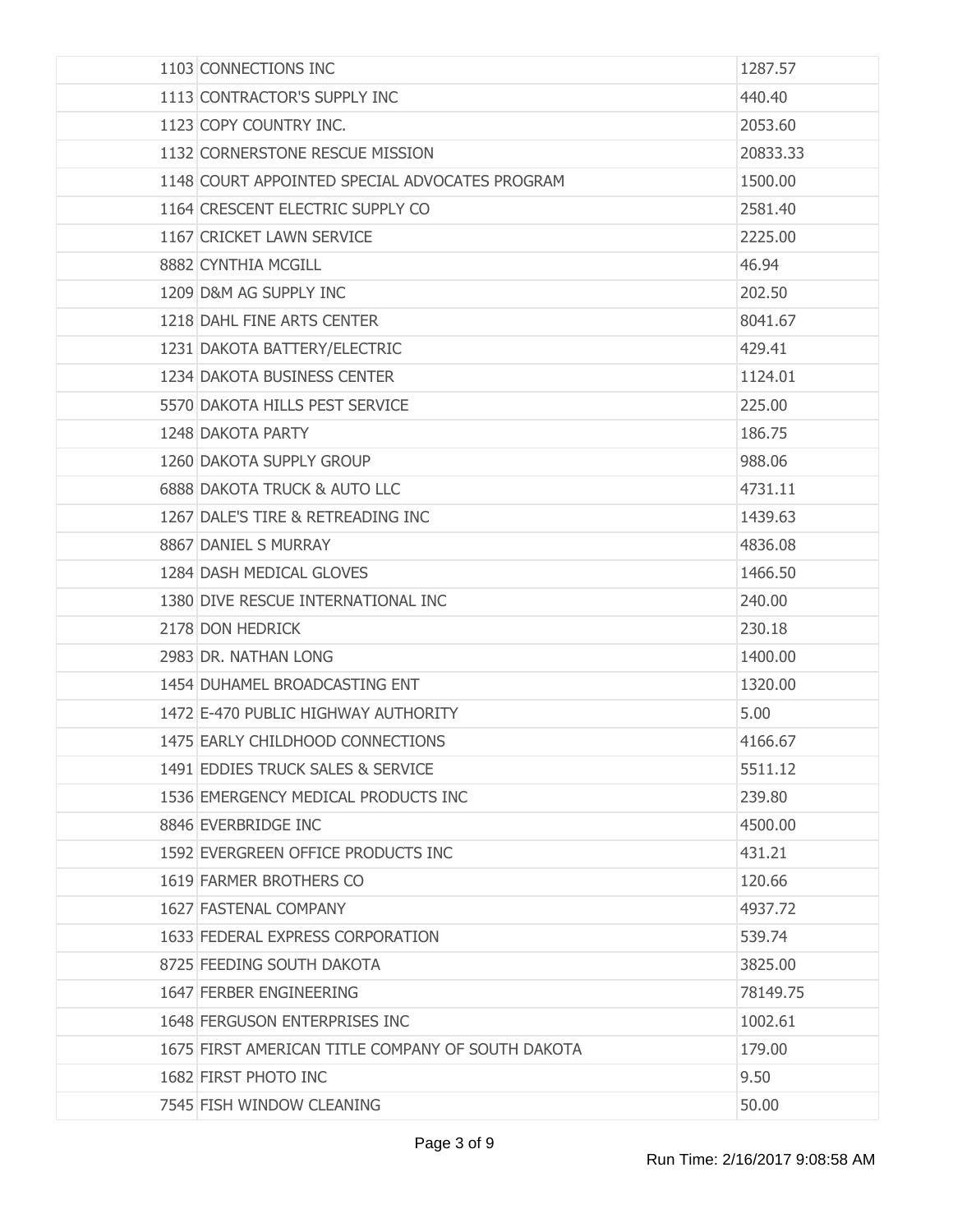| 1694 FISHER SCIENTIFIC                            | 467.92   |
|---------------------------------------------------|----------|
| 1728 FMG INC.                                     | 16407.15 |
| 8885 FRANK PAUWELS                                | 10.50    |
| 1799 FRONTIER WATER SERVICE                       | 219.00   |
| 1819 G & R CONTROLS INC                           | 406.28   |
| 1820 G&H DISTRIBUTING INC.                        | 554.68   |
| 1864 GENERAL REPAIR SERVICES                      | 739.82   |
| 1866 GENERAL TRAFFIC CONTROLS                     | 188.12   |
| 1900 GILSON INC                                   | 820.72   |
| 1922 GODFREY BRAKE SERVICE & SUPPLY INC           | 318.91   |
| 1924 GOLDEN WEST TECHNOLOGIES INC                 | 21264.47 |
| 1979 GREAT WESTERN TIRE INC.                      | 1477.40  |
| 2000 GRIMM'S PUMP SERVICE INC                     | 86.99    |
| 493 GUY BENNETT                                   | 48.00    |
| 2104 HARDWARE HANK                                | 171.55   |
| 7926 HARNEY BUSINESS GROUP                        | 1350.00  |
| 2132 HARVEYS LOCK SHOP INC                        | 50.85    |
| 2149 HAWKINS CHEMICAL INC                         | 2200.00  |
| 2158 HD SUPPLY WATERWORKS LTD                     | 9098.29  |
| 2159 HDR ENGINEERING INC                          | 21747.18 |
| 2173 HEAVY CONSTRUCTOR'S INC                      | 22591.89 |
| 2200 HELP! LINE CENTER INC                        | 5000.00  |
| 2207 HENRY SCHEIN INC                             | 961.62   |
| 8894 HERMAN D ROBERTS                             | 1000.00  |
| 6111 HILLCREST INVESTMENT LLC                     | 106.77   |
| 2262 HILLS MATERIALS CO                           | 3032.84  |
| 8911 HILLSVIEW LLC                                | 20014.28 |
| 5925 HOLIDAY COMPANIES                            | 1048.50  |
| 2293 HOLIDAY INN-CITY CENTER                      | 619.00   |
| 7647 HOMESLICE MEDIA GROUP                        | 1600.00  |
| 2380 IAPMO                                        | 320.00   |
| 2394 IMAGE TREND INC                              | 5360.00  |
| 2409 INDOFF INC                                   | 219.81   |
| 2429 INSTA CHAIN INC                              | 606.71   |
| 2437 INTERNATIONAL ASSOCIATION FOR IDENTIFICATION | 80.00    |
| 2453 INTERSTATE BATTERIES INC                     | 1035.17  |
| 8890 JACK SITCH                                   | 29.11    |
| 1183 JASON CULBERSON                              | 108.00   |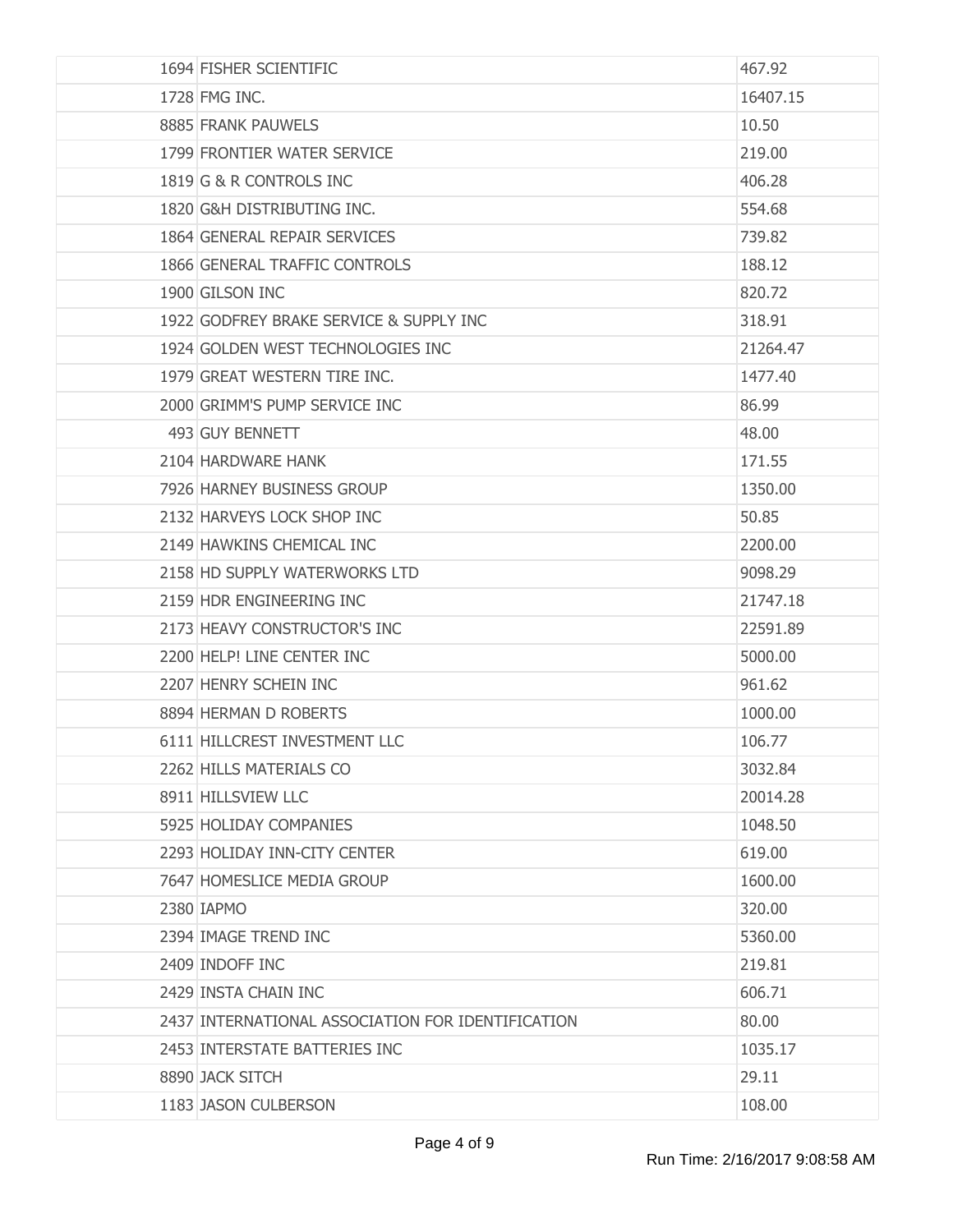| 3997 JASON REITZ                 | 143.00   |
|----------------------------------|----------|
| 6238 JEFF THAYER                 | 200.00   |
| 2850 JEFFREY LARUS               | 110.00   |
| 2512 JENNER EQUIPMENT CO         | 347.05   |
| 2515 JENNIGES UPHOLSTERY         | 80.00    |
| 1881 JEREMY GIBBONS              | 45.00    |
| 8735 JEREMY KUIPERS              | 20.00    |
| 2530 JJ'S ENGRAVING & SALES      | 17.50    |
| 8888 JOHN SEEGER                 | 91.22    |
| 2551 JOHNSON BROS. WESTERN WHLS. | 52.20    |
| 2552 JOHNSON CONTROLS INC        | 46037.25 |
| 2554 JOHNSON MACHINE INC.        | 1744.11  |
| 2583 JOLLY LANE GREENHOUSE       | 75.00    |
| 848 JON BUXTON                   | 70.00    |
| 2613 KADRMAS LEE & JACKSON       | 7876.00  |
| 8877 KARI GREENE                 | 10.69    |
| 8782 KATHY ALEXANDER             | 31.57    |
| 2679 KIEFFER SANITATION INC      | 311.56   |
| 2719 KNECHT HOME CENTER          | 929.88   |
| 2739 KONE INC                    | 83.51    |
| 8869 KOTI MEREDITH               | 74.55    |
| 2772 KT CONNECTIONS INC          | 5499.00  |
| 6217 LEAH HARRIS                 | 14.00    |
| 8388 LEARN TO SKATE USA          | 882.00   |
| 6577 LESTER-ROBBINS CONSTRUCTION | 5771.54  |
| 6816 LIBERTY SUPERSTORES         | 577.04   |
| 2934 LIFESAVING RESOURCES INC    | 169.00   |
| 2935 LIFEWAYS INC                | 5000.00  |
| 2938 LIGHTING MAINTENANCE CO     | 4250.40  |
| 2946 LIND EXCO                   | 28146.56 |
| 8892 LINDA SOMMERS               | 14.25    |
| 2951 LIND-EXCO INC               | 12440.00 |
| 2794 LLOYD LACROIX               | 12.72    |
| 8844 LONI BEDARD                 | 4051.00  |
| 8889 LONNIE SHAFFER              | 47.52    |
| 3004 LOWE'S                      | 502.86   |
| 3022 LUTHERAN SOCIAL SERVICES    | 1250.00  |
| 8874 LYDA BUSSE                  | 74.26    |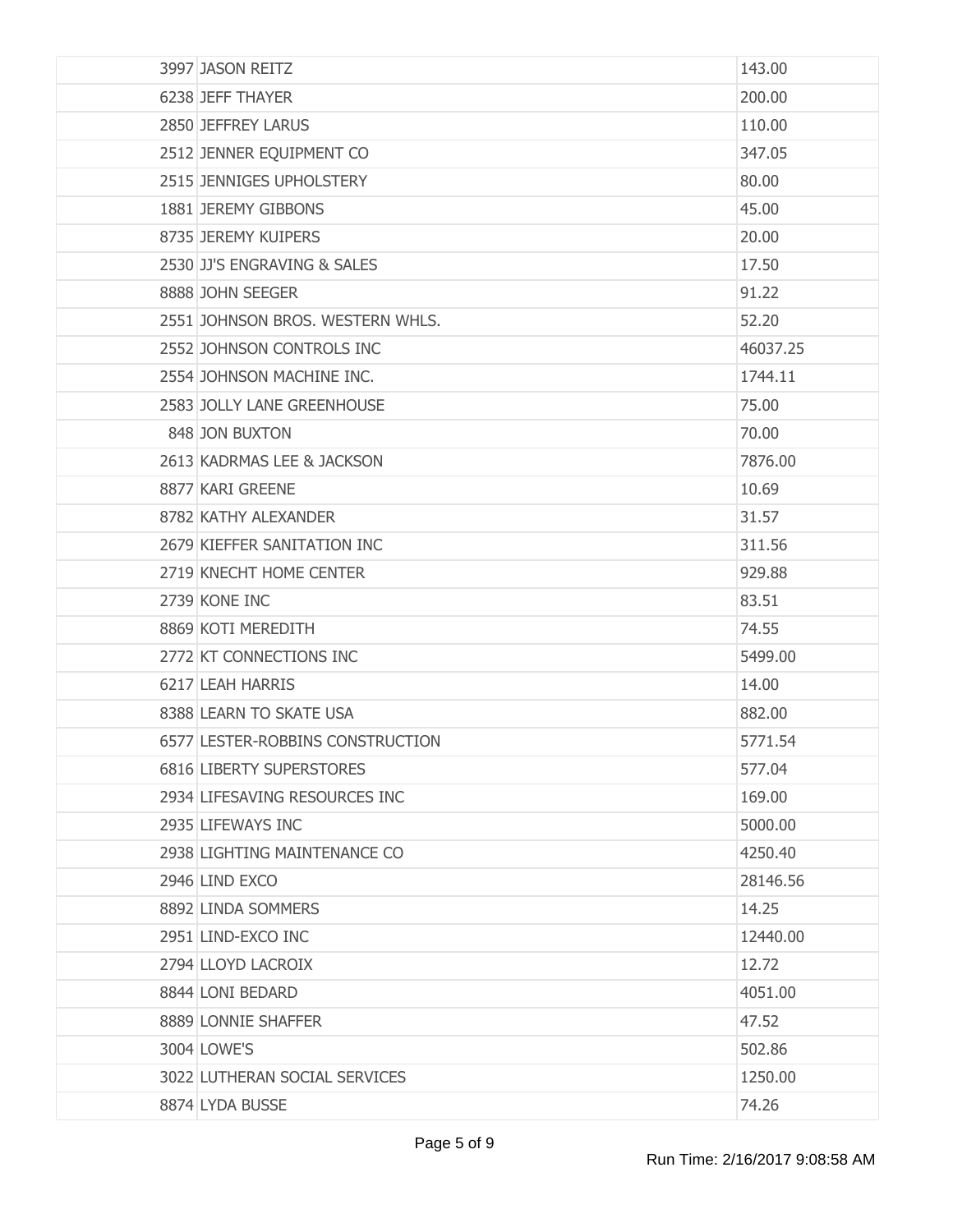| 3692 LYNN PEAVEY COMPANY                 | 1000.60  |
|------------------------------------------|----------|
| 3036 M G OIL CO                          | 6231.30  |
| 8876 MANDY FAGERNESS                     | 37.04    |
| 8886 MANUEL RAMOS                        | 203.68   |
| 8866 MAPLE AVENUE DEVELOPMENT LLC        | 19338.61 |
| 8873 MARGARET BULLINGER                  | 21.38    |
| 763 MARK BRODRICK                        | 248.70   |
| 8813 MARTIN THUNDER HAWK                 | 25,00    |
| 3112 MATCO TOOLS                         | 200.00   |
| 3115 MATHESON TRI-GAS INC                | 252.51   |
| 2684 MATT KIMBALL'S GOLF SHOP            | 4008.29  |
| 8880 MAX LACROIX                         | 50.24    |
| 3164 MCKIE FORD INC                      | 29057.27 |
| 3191 MEDICAL WASTE TRANSPORT INC         | 281.22   |
| 3208 MENARDS                             | 1286.21  |
| 3225 METROPOLITAN LIFE INSURANCE COMPANY | 5782.82  |
| 3242 MIDCONTINENT COMMUNICATIONS         | 9131.97  |
| 8802 MIDCONTINENT COMMUNICATIONS         | 39.42    |
| 3243 MIDCONTINENT TESTING LABS INC       | 764.85   |
| 3287 MINNELUZAHAN SENIOR CITIZENS CTR    | 5375.00  |
| 3321 MONTANA DAKOTA UTIL CO              | 62230.47 |
| 6871 MONTGOMERY PROPERTIES LLC           | 7534.05  |
| 3395 MUSEUM ALLIANCE OF RC               | 27000.00 |
| 3407 NARTEC INC                          | 3184.92  |
| 8881 NATHAN MAHER                        | 220.89   |
| 3424 NATIVE SUN NEWS                     | 80.00    |
| 3469 NEVE'S UNIFORM INC                  | 3444.46  |
| 3471 NEW DEAL TIRE                       | 4347.20  |
| 3473 NEW ENGLAND SPORTS SALES            | 669.84   |
| 898 NICK CARLSON                         | 90.00    |
| 3517 NORTH CENTRAL SUPPLY INC            | 280.00   |
| 3525 NORTHERN TRUCK EQUIPMENT CORP       | 8343.00  |
| 3530 NORTHWEST PIPE FITTINGS INC         | 1143.77  |
| 6586 OFFICE PRIDE BILLING SERVICES       | 67.50    |
| 3566 OFFICEMAX INCORPORATED              | 220.67   |
| 6519 OHANA PROPERTIES                    | 200.00   |
| 3596 OMJC SIGNAL SALVAGE                 | 1236.38  |
| 3618 OVERHEAD DOOR CO. OF RC             | 169.32   |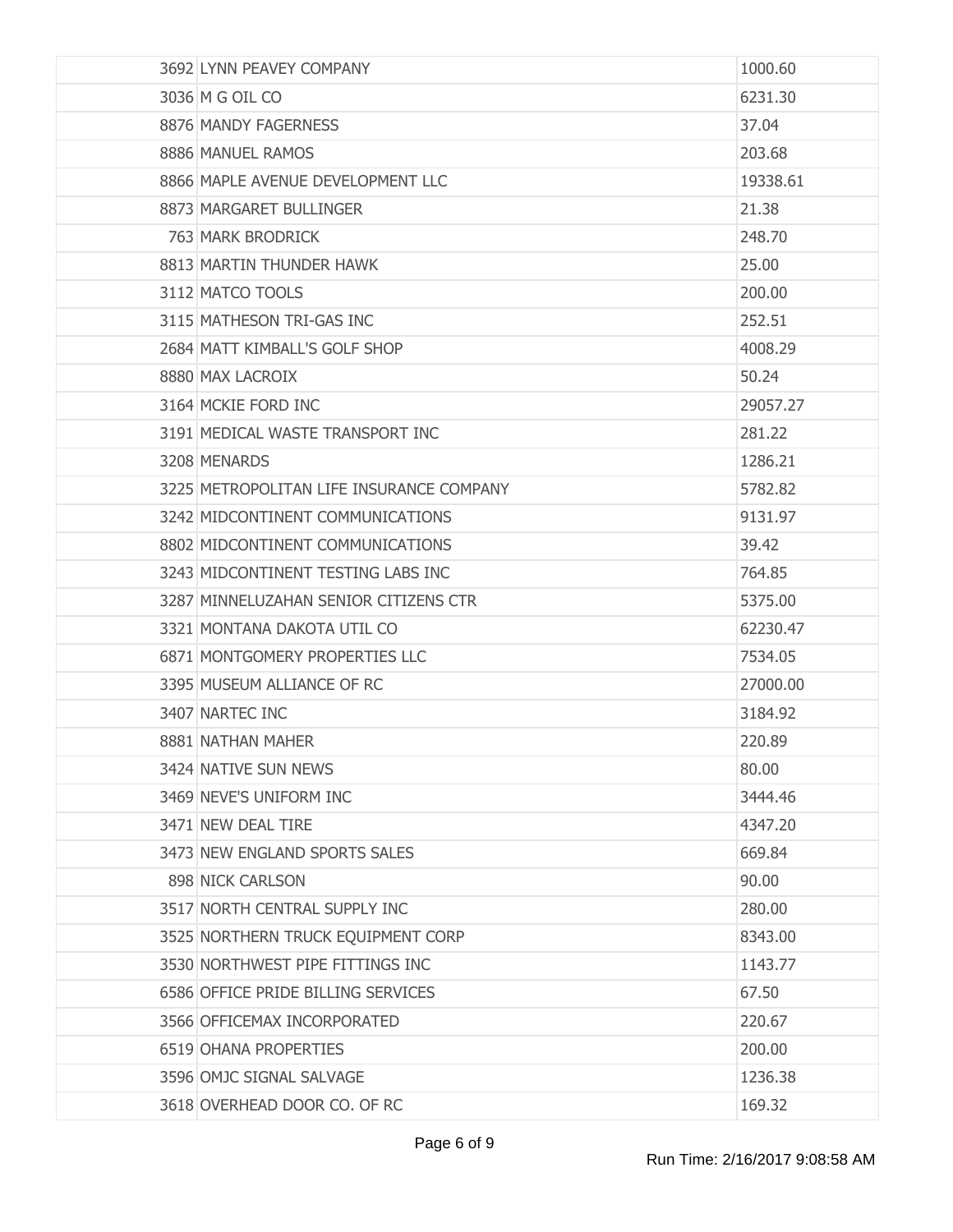| 3625 PACIFIC STEEL & RECYCLING INC            | 80.84     |
|-----------------------------------------------|-----------|
| 8724 PASSAGES WOMEN'S TRANSITIONAL LIVING     | 1875.00   |
| 8753 PATRIOT3 INC                             | 3955.00   |
| 3601 PENNINGTON COUNTY                        | 179469.66 |
| 5685 PEOPLEFACTS LLC                          | 128.34    |
| 5432 PERFORMING ARTS CENTER OF RAPID CITY INC | 3008.33   |
| 5444 PET GIANT                                | 24.97     |
| 5450 PETERSON PACIFIC CORP                    | 346.43    |
| 5477 PHILIPS HEALTHCARE                       | 618.31    |
| 5497 PIONEER BANK & TRUST                     | 34758.29  |
| 3704 PONDEROSA SPORTSWEAR                     | 2256.30   |
| 3722 POWER HOUSE HONDA                        | 1899,00   |
| 3737 PRECISION MECHANICAL LLP                 | 177.00    |
| 3761 PROMOTION REHABILITATION                 | 60.00     |
| 7323 PROVANTAGE LLC                           | 3505.00   |
| 3771 PUBLIC SAFETY CENTER                     | 561.63    |
| 3776 PURAFIL INC                              | 843.90    |
| 8893 QUOC TRAN                                | 56.46     |
| 3806 R & R SPECIALITIES INC                   | 257.95    |
| 8835 RACHEL SIRIGNANO                         | 24.00     |
| 3829 RAMKOTA HOTEL                            | 144.99    |
| 3843 RAPID CHEVROLET CO INC.                  | 85.16     |
| 3845 RAPID CITY AREA CHAMBER OF COMMERCE      | 2833.33   |
| 3846 RAPID CITY AREA ECONOMIC DEVELOPMENT     | 33333.33  |
| 3848 RAPID CITY AREA SCHOOL DIST 51-4         | 1555.03   |
| 3863 RAPID CITY JOURNAL - ADVERTISING         | 2665.50   |
| 3887 RAPID FIRE PROTECTION INC                | 25.00     |
| 3925 RC COMMUNITY HEALTH CTR                  | 1875.00   |
| 3938 RDO EQUIPMENT CO                         | 13365.44  |
| 5972 REBER SANITATION                         | 27.73     |
| 3958 RED WING SHOE STORE                      | 369.67    |
| 3967 REGIONAL HEALTH                          | 4138.00   |
| 3201 RICK MEIER                               | 10.14     |
| 4040 RICOH USA                                | 443.47    |
| 7282 RNJ AUTO                                 | 227.50    |
| 8884 ROBERT MOUSSEAUX                         | 13.73     |
| 4061 ROBERT SHARP & ASSOCIATES                | 30.00     |
| 4814 ROBERT THOMPSON                          | 45.00     |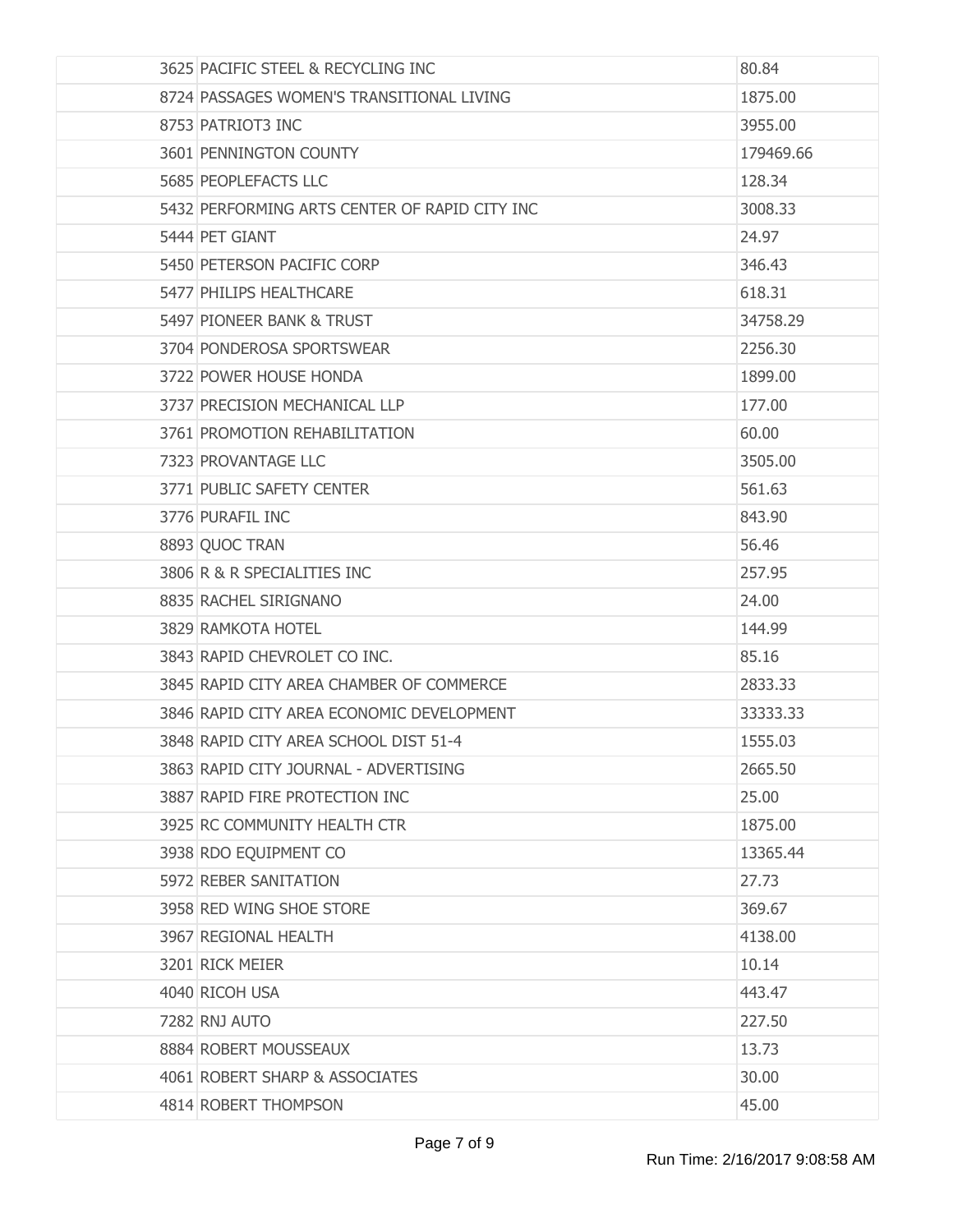| 5710 ROSS JOHNSON DESIGN COMPANY INC                  | 150.00   |
|-------------------------------------------------------|----------|
| 4125 RUNNINGS SUPPLY INC                              | 1844.07  |
| 4141 RUSHMORE SAFETY SUPPLIES                         | 16.95    |
| 4182 SAM'S CLUB                                       | 1381.98  |
| 8853 SARAH MUELLER                                    | 290.00   |
| 4215 SCHEELS ALL SPORTS                               | 39.99    |
| 4311 SELECT CONSTRUCTION                              | 24.41    |
| 4330 SERVALL UNIFORM/LINEN CO INC                     | 646.26   |
| 3777 SETH PURCELLA                                    | 35.00    |
| 7535 SHAWN BRINKMAN                                   | 48.19    |
| 4352 SHEEHAN MACK SALES & EQUIP. INC.                 | 1125.47  |
| 4359 SHERWIN-WILLIAMS COMPANY                         | 32.20    |
| 4360 SHI INTERNATIONAL CORP                           | 7886.34  |
| 4366 SHOENER MACHINE & TOOL INC                       | 9.55     |
| 4401 SIMPLEX GRINNELL                                 | 3358.16  |
| 4402 SIMPSON & ASSOCIATES APPRAISAL & CONSULTING SVCS | 5600.00  |
| 4405 SIMPSON'S PRINTING                               | 768.50   |
| 4465 SNAP ON TOOLS                                    | 199.95   |
| 8850 SNAP ON TOOLS                                    | 107.95   |
| 4483 SONNEL TECHNOLOGIES                              | 210.00   |
| 4518 SOUTH DAKOTA MUNICIPAL LEAGUE                    | 37640.87 |
| 4520 SOUTH DAKOTA OVERHEAD DOORS                      | 92.00    |
| 5894 SOUTH DAKOTA REAL ESTATE COMPANY                 | 12.66    |
| 2332 STAN HOUSTON EQUIP CO INC                        | 176.57   |
| 4599 STAPLES ADVANTAGE                                | 197.14   |
| 4504 STATE OF SOUTH DAKOTA                            | 20578.06 |
| 4670 STRETCH'S GLASS & CUSTOM PARTS                   | 152.93   |
| 4684 STURDEVANT'S AUTO PARTS                          | 351.33   |
| 8842 SYDNEY JAMES                                     | 160.00   |
| 8878 TANYA HANNAH                                     | 84.61    |
| 8872 TAYA BARBER-THURMAN                              | 26.43    |
| 4771 TECHNOLOGY CENTER                                | 897.00   |
| 3194 THE MEDICINE SHOPPE #0461                        | 895.50   |
| 4011 THE REPAIR SHOP INC                              | 41.60    |
| 8868 THEODORE & JUDY & RANDOLPH RAPP                  | 112.05   |
| 8865 THOMAS WOODS                                     | 73.96    |
| 8875 TIFFANY EVEN                                     | 6.23     |
| 4852 TITAN MACHINERY                                  | 529.22   |